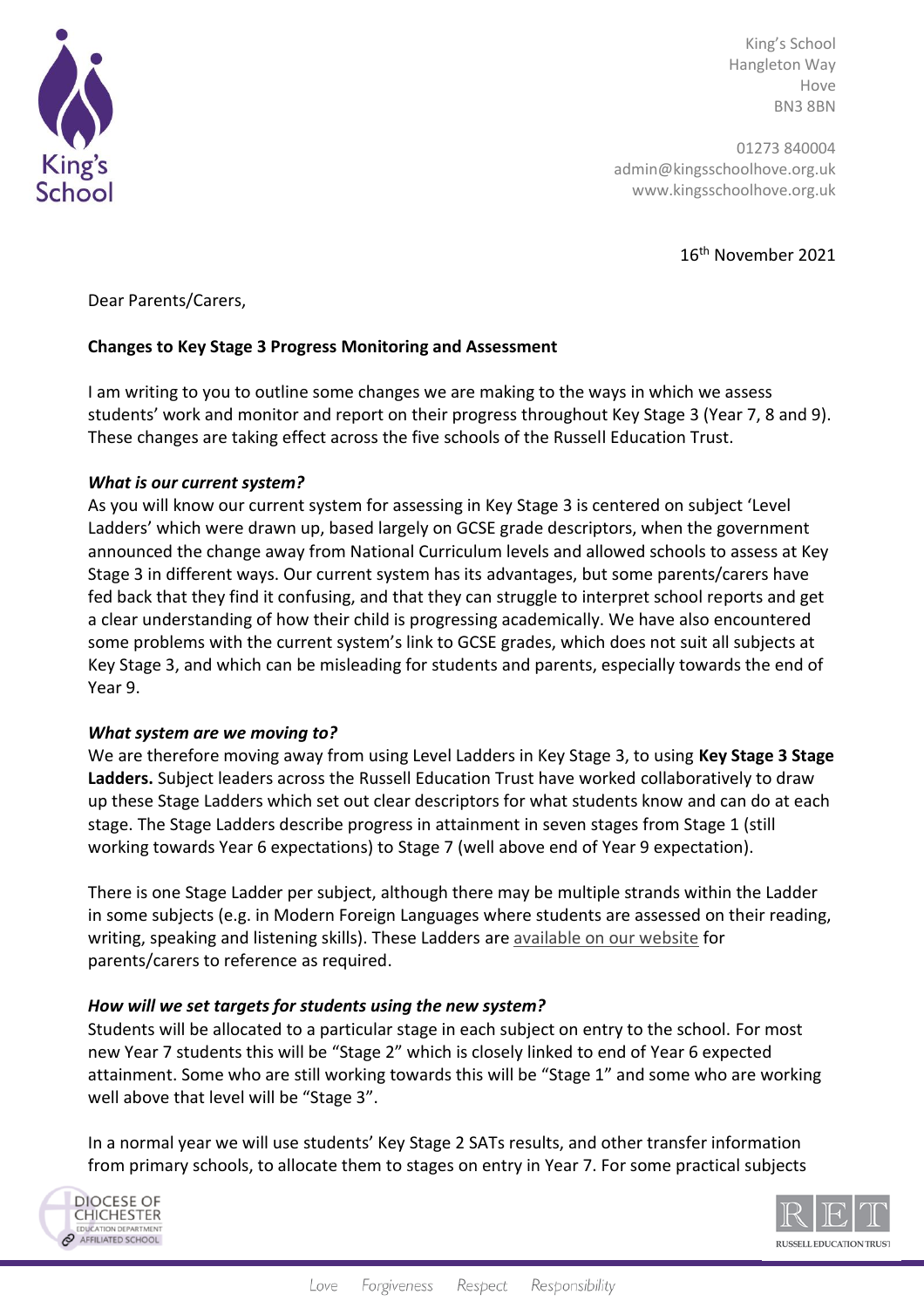though, where the SATs data is less relevant, we will assess students' attainment and learning through the autumn term to assign them to appropriate stages at the end of December.

This academic year, in the absence of SATs data due to the ongoing pandemic, we are taking a term to get to know our Year 7 students, and see multiple examples of their work, before assessing their stage by Christmas 2021. For students in our current Year 8 and Year 9 we have assessed their Stage in each subject based on our knowledge of their work and progress to date.

### *What progress will students be expected to make under the new system?*

We would expect students to make **one stage of progress per academic year** (e.g. if they start at Stage 1 in Year 7 they should reach Stage 2 by the end of the academic year). We will communicate to parents what a 'standard' age related expectation is for each year group, though we of course recognise that targets are highly individual.

This means that students will be progressing well if they move from Stage 2 on entry to Stage 3 at the end of Year 7, Stage 4 in Year 8 and Stage 5 at the end of Year 9. The attainment described in Stage 5 of the ladders represents good progress for most students in Key Stage 3 and readiness to continue the subject to a good GCSE pass in Key Stage 4.

As I mentioned above, our Stages do describe attainment at higher levels than this (up to Stage 7) and many of our students will make more than one stage of progress in some years and move into Key Stage 4 having reached Stage 6 or 7. These students will be well placed to achieve very high grades in their GCSEs.

# *How will we report to parents/carers on their child's progress under the new system?*

Teachers will be formatively assessing students' work throughout the year and making a summative assessment of students in all Key Stage 3 year groups, in each subject, towards the end of the academic year. As you would expect, teachers keep markbooks recording students' attainment through the year. In the January of each academic year, we will have a formal review process in school where teachers will review their markbooks and state whether each student in their subject is on track to meet their end of year target, exceed their target, or is at risk of not meeting their target.

# **Parents/carers of KS3 students will receive three written reports per academic year.**

- An interim report will be sent before the February half term. This will contain your child's target Stage in each subject, their progress indicator in each subject (i.e. whether they are on track, above track, or in danger of not meeting their target) and their current attitude to learning/homework grade.
- You will receive a full written report at an appropriate point in the academic year. This will contain your child's target Stage and written comments for each subject, focusing on your child's strengths within the subject and what they need to do in order to improve in that subject. It will also contain their most recent attitude to learning/homework grade.
- You will then receive an end of year short report containing your child's target Stage, summative assessment result (given as a Stage), and holistic Stage for the academic year, as well as your child's most recent attitude to learning/homework grade in each subject. We will report on summative assessment stages and holistic stages as we recognise that some students find summative assessments more challenging and that the stages they